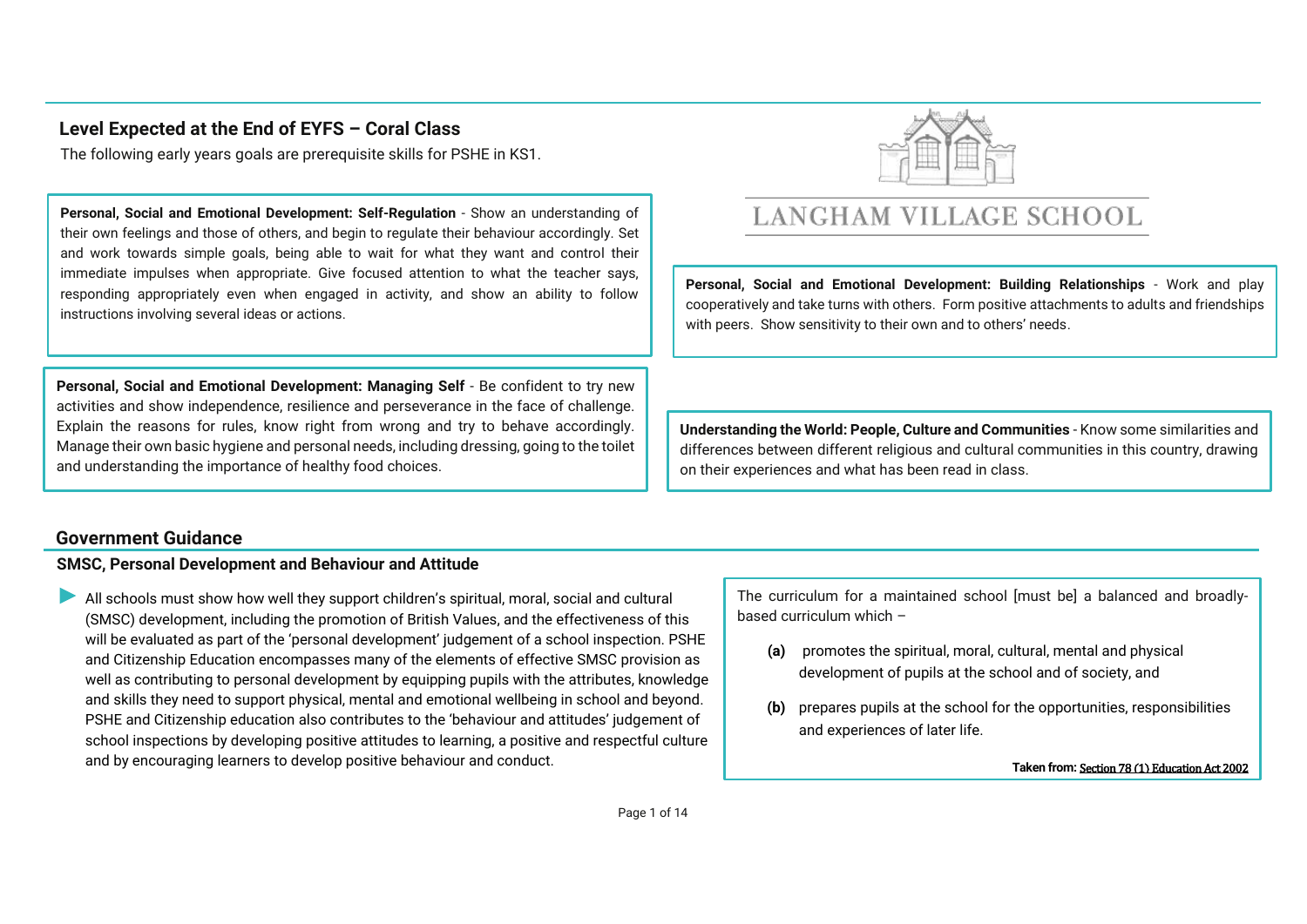### **Safeguarding**

- The **statutory guidance on safeguarding for children in schools and colleges** requires schools to 'ensure that children are taught about safeguarding, including online safety. Schools should consider this as part of providing a broad and balanced curriculum'. Effective PSHE education supports safeguarding by delivering protective learning opportunities on a range of potential safeguarding issues identified by Ofsted in the guidance Inspecting **Safeguarding in Early Years, Education and Skills Settings**, including:
	- neglect
	- physical abuse
	- sexual abuse
	- emotional abuse
	- bullying, including online bullying and prejudice-based bullying
	- racist, disability and homophobic or transphobic abuse
	- gender-based violence/violence against women and girls
	- peer-on-peer abuse, such as sexual violence and harassment
	- radicalisation and/or extremist behaviour
	- risks linked to using technology and social media, including online bullying; the risks of being groomed online for exploitation or radicalisation; and risks of accessing and generating inappropriate content, for example 'sexting'
	- substance misuse
	- domestic abuse
	- female genital mutilation
	- forced marriage
	- poor parenting

### **Curriculum**

- Although PSHE and Citizenship are non-statutory subjects for maintained schools, the **National Curriculum Framework** states that all state schools 'should make provision for personal, social, health and economic education (PSHE), drawing on good practice'. All schools have an obligation to promote the fundamental British Values of democracy, the rule of law, individual liberty and mutual respect and tolerance of those with different faiths and beliefs, all of which fall within the nonstatutory **Programme of Study for Citizenship at KS1 and KS2**.
- The 2019 Guidance for Personal, Social, Health and Economic (PSHE) education  $\blacktriangleright$ states that 'personal, social, health and economic (PSHE) education is an important and necessary part of all pupils' education. All schools should teach PSHE, drawing on good practice, and this expectation is outlined in the introduction to the proposed new national curriculum'.

We expect schools to use their PSHE education programme to equip pupils with a sound understanding of risk and with the knowledge and skills necessary to make safe and informed decisions.

Schools should seek to use PSHE education to build, where appropriate, on the statutory content already outlined in the national curriculum, the basic school curriculum and in statutory guidance on: drug education, financial education, sex and relationship education (SRE) and the importance of physical activity and diet for a healthy lifestyle.

### **Taken from: Guidance for Personal, Social, Health and Economic (PSHE) Education 2019**

Two key aspects of PSHE education, Relationships Education and Health Education, will be compulsory in all primary schools from 2020. PSHE education is compulsory in independent schools.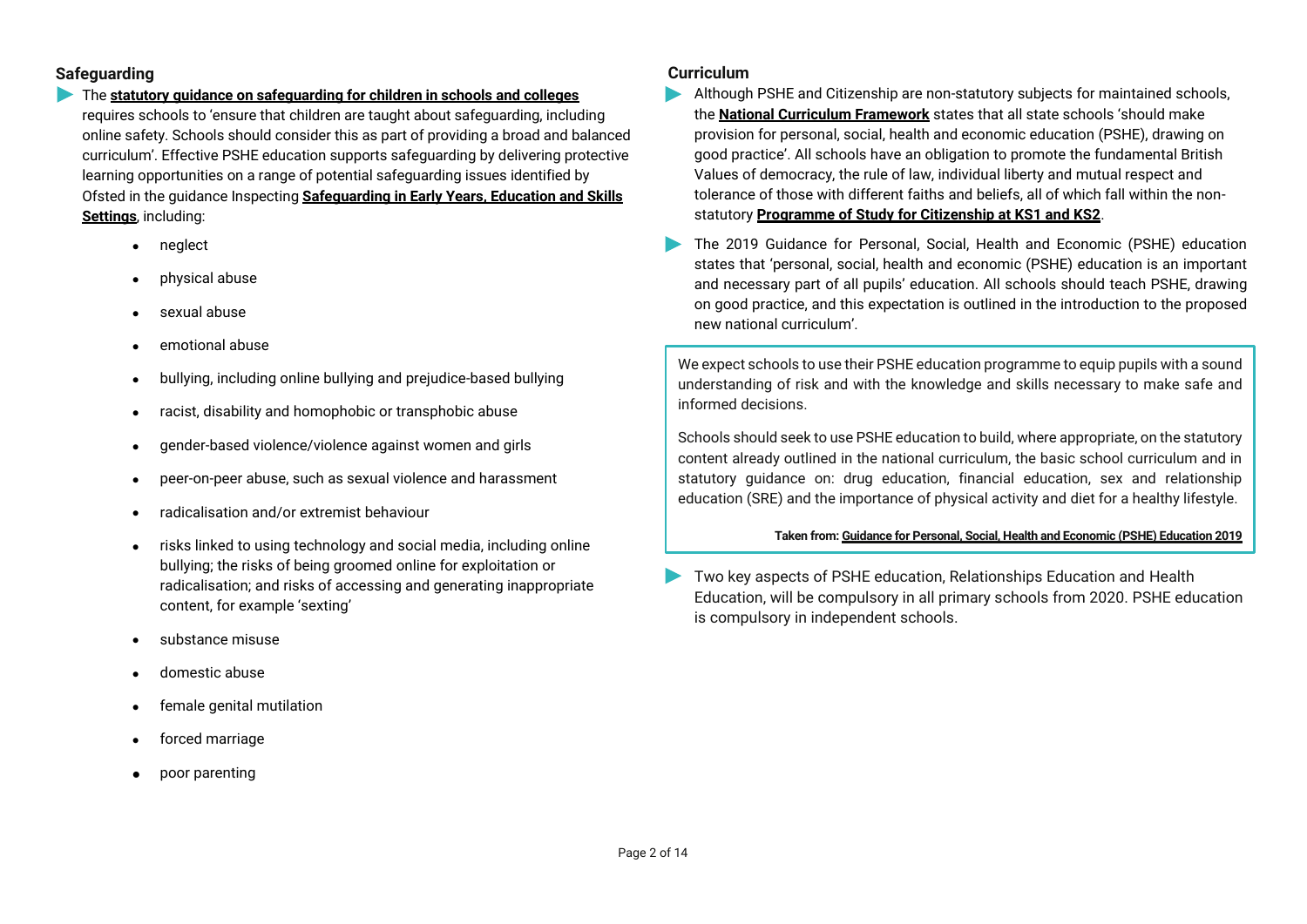## **Learning Outcomes and Core Themes**

The PSHE Association Programme of Study is based on three core themes within which there is broad overlap and flexibility.

• Health and Wellbeing **South Accord Contract Contract Contract Contract Contract Contract Contract Contract Contract Contract Contract Contract Contract Contract Contract Contract Contract Contract Contract Contract Contr** 

## **Health and Wellbeing KS1**

| H1. about what keeping healthy means; different ways to keep healthy                                                                       | H16. about ways of sharing feelings; a range of words to describe feelings                                                                       |
|--------------------------------------------------------------------------------------------------------------------------------------------|--------------------------------------------------------------------------------------------------------------------------------------------------|
| H2. about foods that support good health and the risks of eating too much sugar                                                            | H17. about things that help people feel good (e.g. playing outside, doing things they enjoy,<br>spending time with family, getting enough sleep) |
| H3. about how physical activity helps us to stay healthy; and ways to be physically active<br>everyday                                     |                                                                                                                                                  |
| H4. about why sleep is important and different ways to rest and relax                                                                      | H19. to recognise when they need help with feelings; that it is important to ask for help with<br>feelings; and how to ask for it                |
| H5. simple hygiene routines that can stop germs from spreading                                                                             |                                                                                                                                                  |
| H6. that medicines (including vaccinations and immunisations and those that support<br>allergic reactions) can help people to stay healthy | H20. about change and loss (including death); to identify feelings associated with this; to<br>recognise what helps people to feel better        |
| H7. about dental care and visiting the dentist; how to brush teeth correctly; food and drink<br>that support dental health                 | H21. to recognise what makes them special                                                                                                        |
| H9. about different ways to learn and play; recognising the importance of knowing when<br>to take a break from time online or TV           | H22. to recognise the ways in which we are all unique                                                                                            |
| H10. about the people who help us to stay physically healthy                                                                               | H24. how to manage when finding things difficult                                                                                                 |
| H11. about different feelings that humans can experience                                                                                   |                                                                                                                                                  |
| H12. how to recognise and name different feelings                                                                                          | H25. to name the main parts of the body including external genitalia (e.g. vulva, vagina,<br>penis, testicles)                                   |
| H13. how feelings can affect people's bodies and how they behave                                                                           | H26. about growing and changing from young to old and how people's needs change                                                                  |
| H14. how to recognise what others might be feeling                                                                                         | H27. about preparing to move to a new class/year group                                                                                           |
| H15. to recognise that not everyone feels the same at the same time, or feels the same about<br>the same things                            | H28. about rules and age restrictions that keep us safe                                                                                          |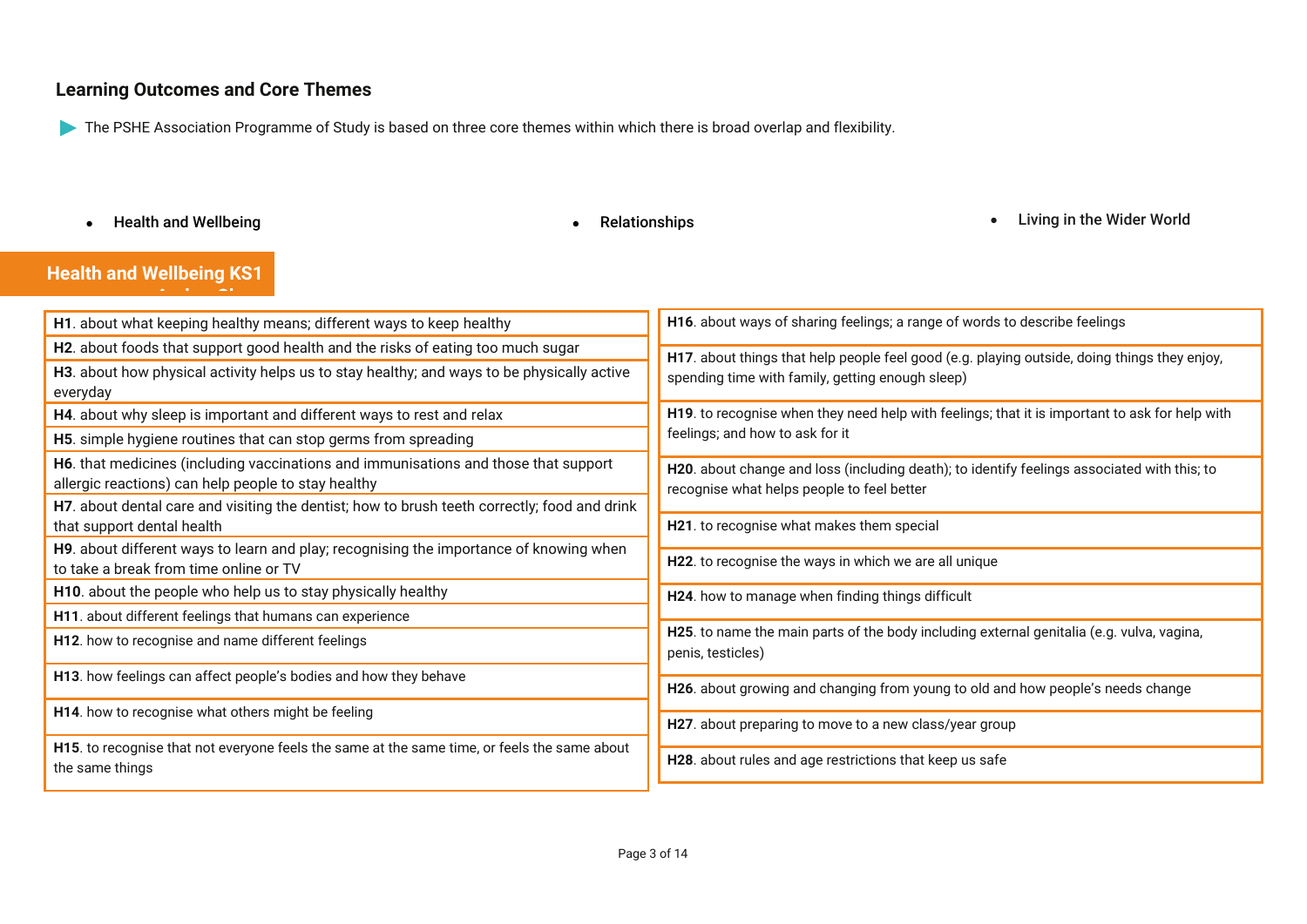**H28**. about rules and age restrictions that keep us safe

**H29**. to recognise risk in simple everyday situations and what action to take to minimise harm

**H30**. about how to keep safe at home (including around electrical appliances) and fire safety (e.g. not playing with matches and lighters)

**H32**. ways to keep safe in familiar and unfamiliar environments (e.g. beach, shopping centre, park, swimming pool, on the street) and how to cross the road safely

**H33.** about the people whose job it is to help keep us safe

**H34**. basic rules to keep safe online, including what is meant by personal information and what should be kept private; the importance of telling a trusted adult if they come across something that scares them

**H36**. how to get help in an emergency (how to dial 999 and what to say)

**H37**. about things that people can put into their body or on their skin; how these can affect how people feel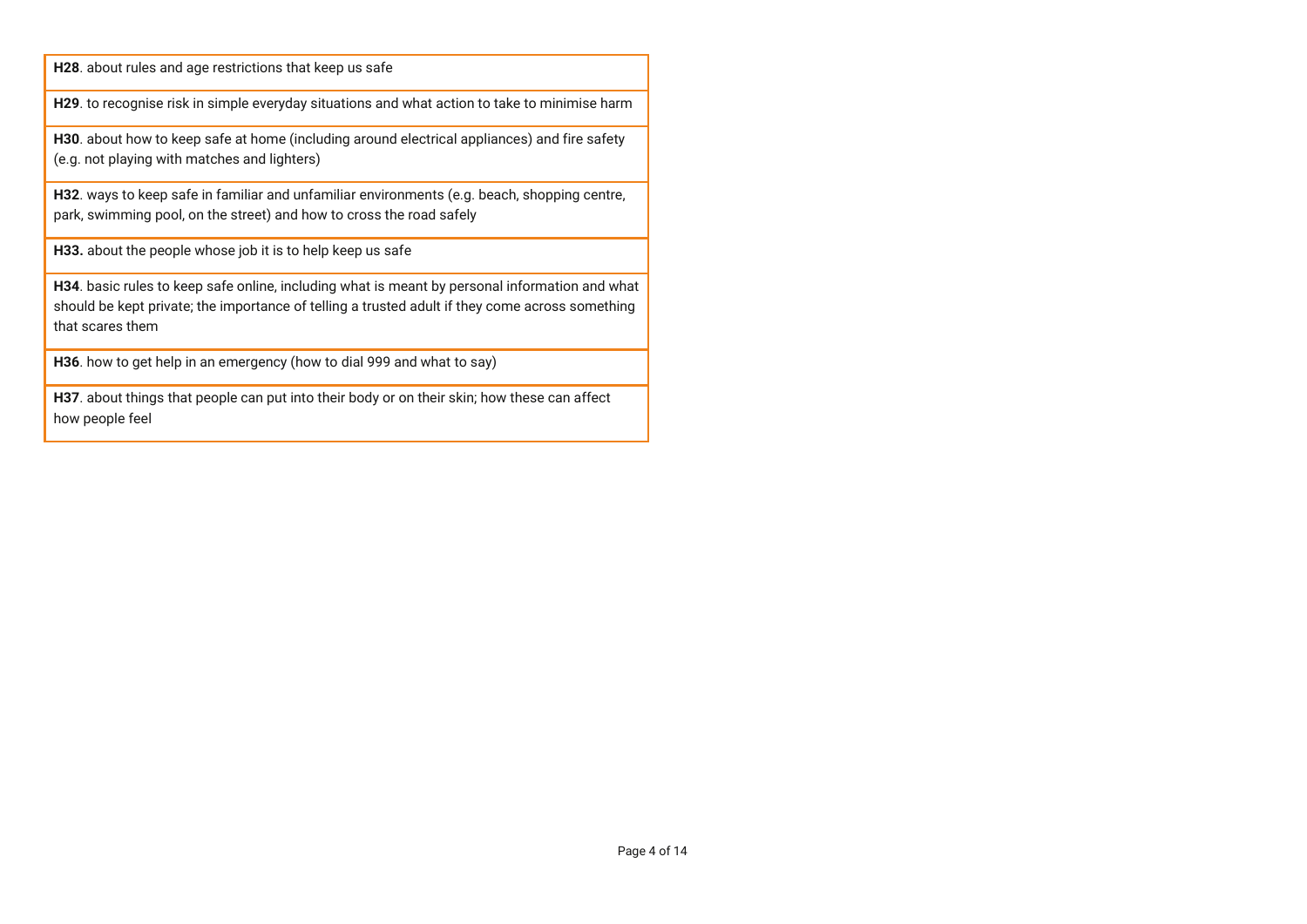# **Health and Wellbeing KS2**

| H1. how to make informed decisions about health                                                                                                                                                                                                                                                          | H13. about the benefits of the internet; the importance of balancing time online with other<br>activities; strategies for managing time online                                                                              |
|----------------------------------------------------------------------------------------------------------------------------------------------------------------------------------------------------------------------------------------------------------------------------------------------------------|-----------------------------------------------------------------------------------------------------------------------------------------------------------------------------------------------------------------------------|
| H2. about the elements of a balanced, healthy lifestyle                                                                                                                                                                                                                                                  |                                                                                                                                                                                                                             |
| H3. about choices that support a healthy lifestyle, and recognise what might influence these                                                                                                                                                                                                             | H14. how and when to seek support, including which adults to speak to in and outside school,<br>if they are worried about their health                                                                                      |
| H4. how to recognise that habits can have both positive and negative effects on a<br>healthy lifestyle                                                                                                                                                                                                   | H15. that mental health, just like physical health, is part of daily life; the importance of taking<br>care of mental health                                                                                                |
| H5. about what good physical health means; how to recognise early signs of physical illness                                                                                                                                                                                                              | H16. about strategies and behaviours that support mental health $-$ including how good quality                                                                                                                              |
| H6. about what constitutes a healthy diet; how to plan healthy meals; benefits to health and<br>wellbeing of eating nutritionally rich foods; risks associated with not eating a healthy diet<br>including obesity and tooth decay.                                                                      | sleep, physical exercise/time outdoors, being involved in community groups, doing things for<br>others, clubs, and activities, hobbies and spending time with family and friends can support<br>mental health and wellbeing |
| H7. how regular (daily/weekly) exercise benefits mental and physical health (e.g. walking or<br>cycling to school, daily active mile); recognise opportunities to be physically active and some<br>of the risks associated with an inactive lifestyle                                                    | H17. to recognise that feelings can change over time and range in intensity                                                                                                                                                 |
|                                                                                                                                                                                                                                                                                                          | H18. about everyday things that affect feelings and the importance of expressing feelings                                                                                                                                   |
| H8. about how sleep contributes to a healthy lifestyle; routines that support good quality sleep;<br>the effects of lack of sleep on the body, feelings, behaviour and ability to learn                                                                                                                  | H19. a varied vocabulary to use when talking about feelings; about how to express feelings in<br>different ways                                                                                                             |
| H9. that bacteria and viruses can affect health; how everyday hygiene routines can limit the<br>spread of infection; the wider importance of personal hygiene and how to maintain it                                                                                                                     | H20. strategies to respond to feelings, including intense or conflicting feelings; how to manage<br>and respond to feelings appropriately and proportionately in different situations                                       |
| H10. how medicines, when used responsibly, contribute to health; that some diseases can be<br>prevented by vaccinations and immunisations; how allergies can be managed                                                                                                                                  | H21. to recognise warning signs about mental health and wellbeing and how to seek support<br>for themselves and others                                                                                                      |
| H11. how to maintain good oral hygiene (including correct brushing and flossing); why regular<br>visits to the dentist are essential; the impact of lifestyle choices on dental care (e.g. sugar<br>consumption/acidic drinks such as fruit juices, smoothies and fruit teas; the effects of<br>smoking) | H22. to recognise that anyone can experience mental ill health; that most difficulties can be<br>resolved with help and support; and that it is important to discuss feelings with a trusted adult                          |
|                                                                                                                                                                                                                                                                                                          | H23. about change and loss, including death, and how these can affect feelings; ways of<br>expressing and managing grief and bereavement                                                                                    |
| H12. about the benefits of sun exposure and risks of overexposure; how to keep safe from sun<br>damage and sun/heat stroke and reduce the risk of skin cancer                                                                                                                                            |                                                                                                                                                                                                                             |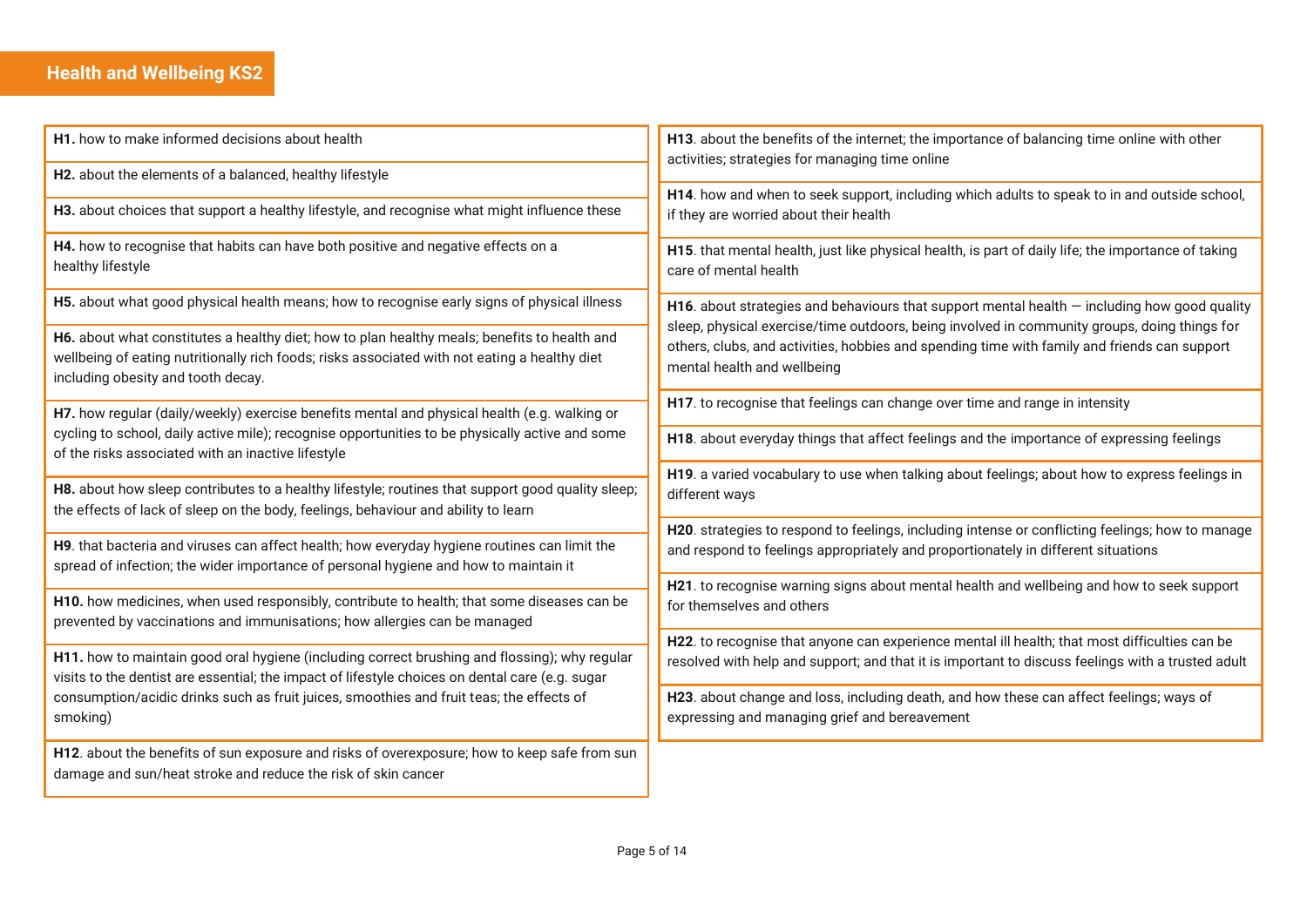| H24. problem-solving strategies for dealing with emotions, challenges and change, including<br>the transition to new schools                                  | H38. how to predict, assess and manage risk in different situations                                                                                                                         |
|---------------------------------------------------------------------------------------------------------------------------------------------------------------|---------------------------------------------------------------------------------------------------------------------------------------------------------------------------------------------|
|                                                                                                                                                               | H39. about hazards (including fire risks) that may cause harm, injury or risk in the home and                                                                                               |
| H25. about personal identity; what contributes to who we are (e.g. ethnicity, family, gender,<br>faith, culture, hobbies, likes/dislikes)                     | what they can do reduce risks and keep safe                                                                                                                                                 |
|                                                                                                                                                               | H40. about the importance of taking medicines correctly and using household products safely,                                                                                                |
| H26. that for some people gender identity does not correspond with their biological sex                                                                       | (e.g. following instructions carefully)                                                                                                                                                     |
| H27. to recognise their individuality and personal qualities                                                                                                  | H41. strategies for keeping safe in the local environment or unfamiliar places (rail, water, road)<br>and firework safety; safe use of digital devices when out and about                   |
| H28. to identify personal strengths, skills, achievements and interests and how these                                                                         |                                                                                                                                                                                             |
| contribute to a sense of self-worth                                                                                                                           | H42. about the importance of keeping personal information private; strategies for keeping safe<br>online, including how to manage requests for personal information or images of themselves |
| H29. about how to manage setbacks/perceived failures, including how to re-frame unhelpful                                                                     | and others; what to do if frightened or worried by something seen or read online and how to                                                                                                 |
| thinking                                                                                                                                                      | report concerns, inappropriate content and contact                                                                                                                                          |
| H30. to identify the external genitalia and internal reproductive organs in males and females<br>and how the process of puberty relates to human reproduction | H43. about what is meant by first aid; basic techniques for dealing with common injuries <sup>2</sup>                                                                                       |
|                                                                                                                                                               | H44. how to respond and react in an emergency situation; how to identify situations that may                                                                                                |
| H31. to identify the external genitalia and internal reproductive organs in males and females<br>and how the process of puberty relates to human reproduction | require the emergency services; know how to contact them and what to say                                                                                                                    |
|                                                                                                                                                               | H45. that female genital mutilation (FGM) is against British law, what to do and whom to tell if                                                                                            |
| H32. about how hygiene routines change during the time of puberty, the importance of keeping<br>clean and how to maintain personal hygiene                    | they think they or someone they know might be at risk <sup>3</sup>                                                                                                                          |
|                                                                                                                                                               | H46. about the risks and effects of legal drugs common to everyday life (e.g. cigarettes, e-                                                                                                |
| H33. about the processes of reproduction and birth as part of the human life cycle; how babies                                                                | cigarettes/vaping, alcohol and medicines) and their impact on health; recognise that drug use                                                                                               |
| are conceived and born (and that there are ways to prevent a baby being made); how babies                                                                     | can become a habit which can be difficult to break                                                                                                                                          |
| need to be cared for <sup>1</sup>                                                                                                                             | H47. to recognise that there are laws surrounding the use of legal drugs and that some drugs                                                                                                |
| H34. about where to get more information, help and advice about growing and changing,                                                                         | are illegal to own, use and give to others                                                                                                                                                  |
| especially about puberty                                                                                                                                      |                                                                                                                                                                                             |
|                                                                                                                                                               | H48. about why people choose to use or not use drugs (including nicotine, alcohol                                                                                                           |
| H35. about the new opportunities and responsibilities that increasing independence                                                                            | and medicines);                                                                                                                                                                             |
| may bring                                                                                                                                                     | H49. about the mixed messages in the media about drugs, including alcohol and                                                                                                               |
| H36. strategies to manage transitions between classes and key stages                                                                                          | smoking/vaping                                                                                                                                                                              |
| H37. reasons for following and complying with regulations and restrictions (including age                                                                     | H50. about the organisations that can support people concerning alcohol, tobacco and                                                                                                        |
| restrictions); how they promote personal safety and wellbeing with reference to social media,                                                                 | nicotine or other drug use; people they can talk to if they have concerns                                                                                                                   |
| television programmes, films, games and online gaming                                                                                                         |                                                                                                                                                                                             |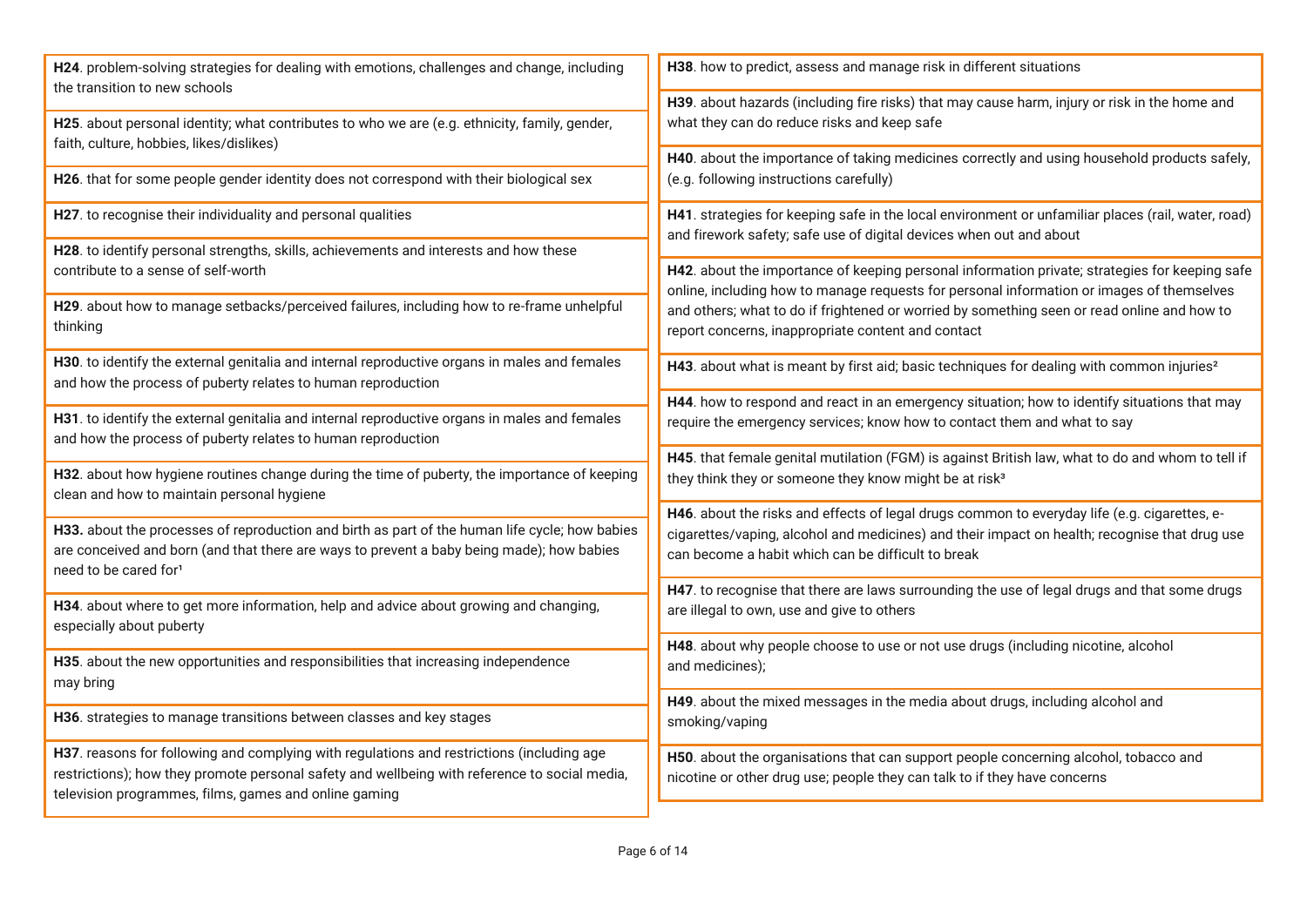## **Relationships KS1**

**R1.** About the roles different people (e.g. acquaintances, friends and relatives) play in our lives

**R2.** To identify the people who love and care for them and what they do to help them feel cared for

**R3.** About different types of families including those that may be different to their own

**R4.** to recognise what is fair and unfair, kind and unkind, what is right and wrong

**R5.** That it is important to tell someone (such as their teacher) if something about their family makes them unhappy or worried

**R6.** About how people make friends and what makes a good friendship

**R7.** About how to recognise when they or someone else feels lonely and what to do

**R8.** Simple strategies to resolve arguments between friends positively

**R9.** How to ask for help if a friendship is making them feel unhappy

**R10.** That bodies and feelings can be hurt by words and actions; that people can say hurtful things online

**R11.** About how people may feel if they experience hurtful behaviour or bullying

**R12.** That hurtful behaviour (offline and online) including teasing, name-calling, bullying and deliberately excluding others is not acceptable; how to report bullying; the importance of telling a trusted adult

**R13.** To recognise that some things are private and the importance of respecting privacy; that parts of their body covered by underwear are private

**R14.** That sometimes people may behave differently online, including by pretending to be someone they are not

**R15.** How to respond safely to adults they don't know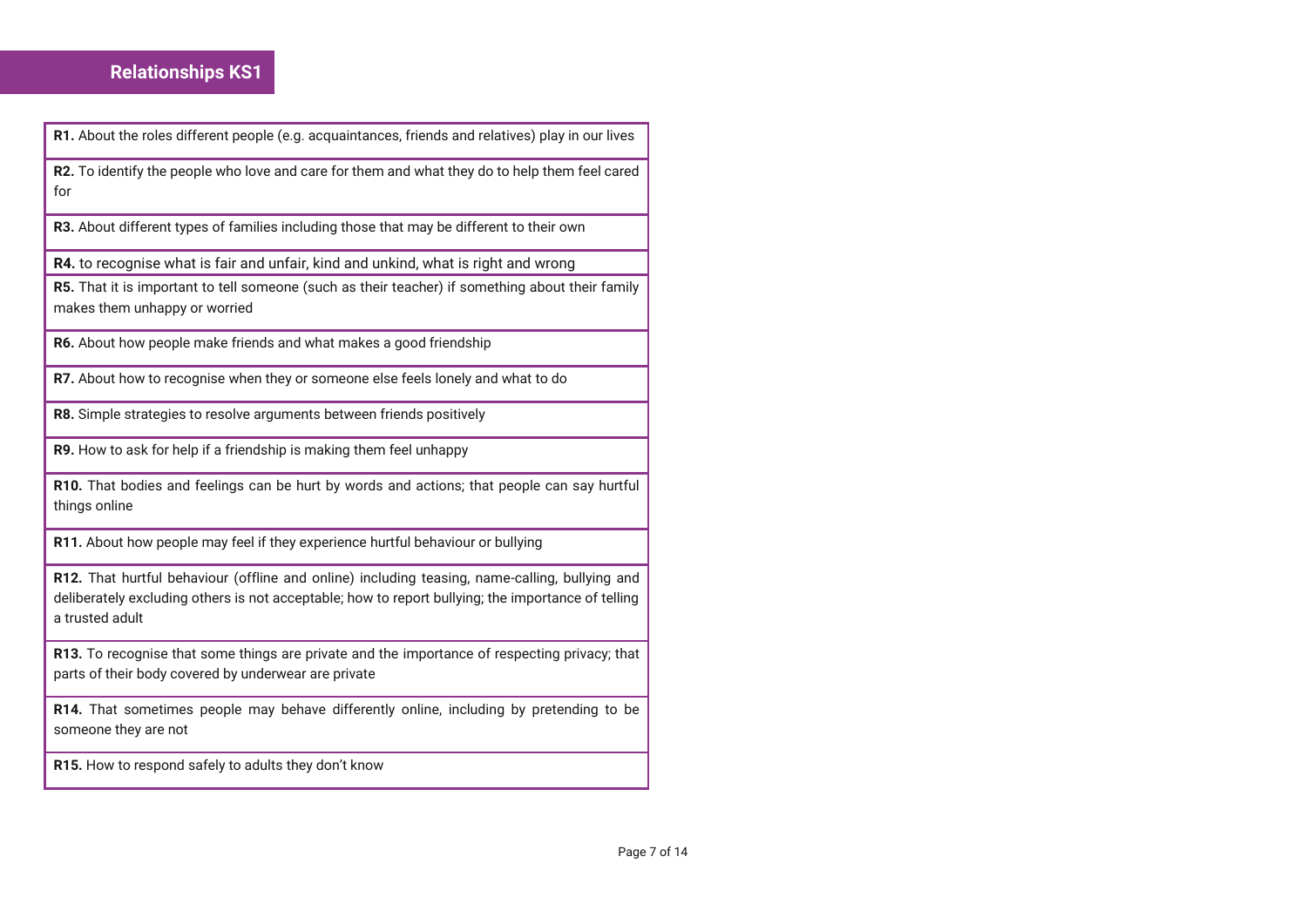## **Relationships KS1**

| R1. to communicate their feelings to others, to recognise how others show feelings and<br>how to respond                                                                                                      | R16. About how to respond if physical contact makes them feel uncomfortable or unsafe                                                                                                         |
|---------------------------------------------------------------------------------------------------------------------------------------------------------------------------------------------------------------|-----------------------------------------------------------------------------------------------------------------------------------------------------------------------------------------------|
| R2. to recognise that their behaviour can affect other people                                                                                                                                                 | R17. About knowing there are situations when they should ask for permission and also when<br>their permission should be sought                                                                |
| R3. the difference between secrets and nice surprises (that everyone will find out about<br>eventually) and the importance of not keeping any secret that makes them feel<br>uncomfortable, anxious or afraid | R18. About the importance of not keeping adults' secrets (only happy surprises that others will<br>find out about eventually)                                                                 |
| R4. to recognise what is fair and unfair, kind and unkind, what is right and wrong                                                                                                                            | R19. Basic techniques for resisting pressure to do something they don't want to do and which<br>may make them unsafe                                                                          |
| R5. to share their opinions on things that matter to them and explain their views through<br>discussions with one other person and the whole class                                                            | R20. What to do if they feel unsafe or worried for themselves or others; who to ask for help and<br>vocabulary to use when asking for help; importance of keeping trying until they are heard |
| R6. to listen to other people and play and work cooperatively (including strategies to                                                                                                                        |                                                                                                                                                                                               |
| resolve simple arguments through negotiation)                                                                                                                                                                 | R21. About what is kind and unkind behaviour, and how this can affect others                                                                                                                  |
| R7. to offer constructive support and feedback to others                                                                                                                                                      | R22. About how to treat themselves and others with respect; how to be polite and courteous                                                                                                    |
| R8. to identify and respect the differences and similarities between people                                                                                                                                   | R23. To recognise the ways in which they are the same and different to others                                                                                                                 |
| R9. to identify their special people (family, friends, carers), what makes them special and<br>how special people should care for one another                                                                 | R24. How to listen to other people and play and work cooperatively                                                                                                                            |
| R10. to judge what kind of physical contact is acceptable, comfortable, unacceptable and<br>uncomfortable and how to respond (including who to tell and how to tell them)                                     | R25. How to talk about and share their opinions on things that matter to them                                                                                                                 |
| R11. that people's bodies and feelings can be hurt (including what makes them feel<br>comfortable and uncomfortable)                                                                                          |                                                                                                                                                                                               |
| R12. to recognise when people are being unkind either to them or others, how to respond,<br>who to tell and what to say                                                                                       |                                                                                                                                                                                               |
| R13. to recognise different types of teasing and bullying, to understand that these are<br>wrong and unacceptable                                                                                             |                                                                                                                                                                                               |
| R14. strategies to resist teasing or bullying, if they experience or witness it, whom to go to<br>and how to get help                                                                                         |                                                                                                                                                                                               |
| R15. How to respond safely to adults they don't know                                                                                                                                                          |                                                                                                                                                                                               |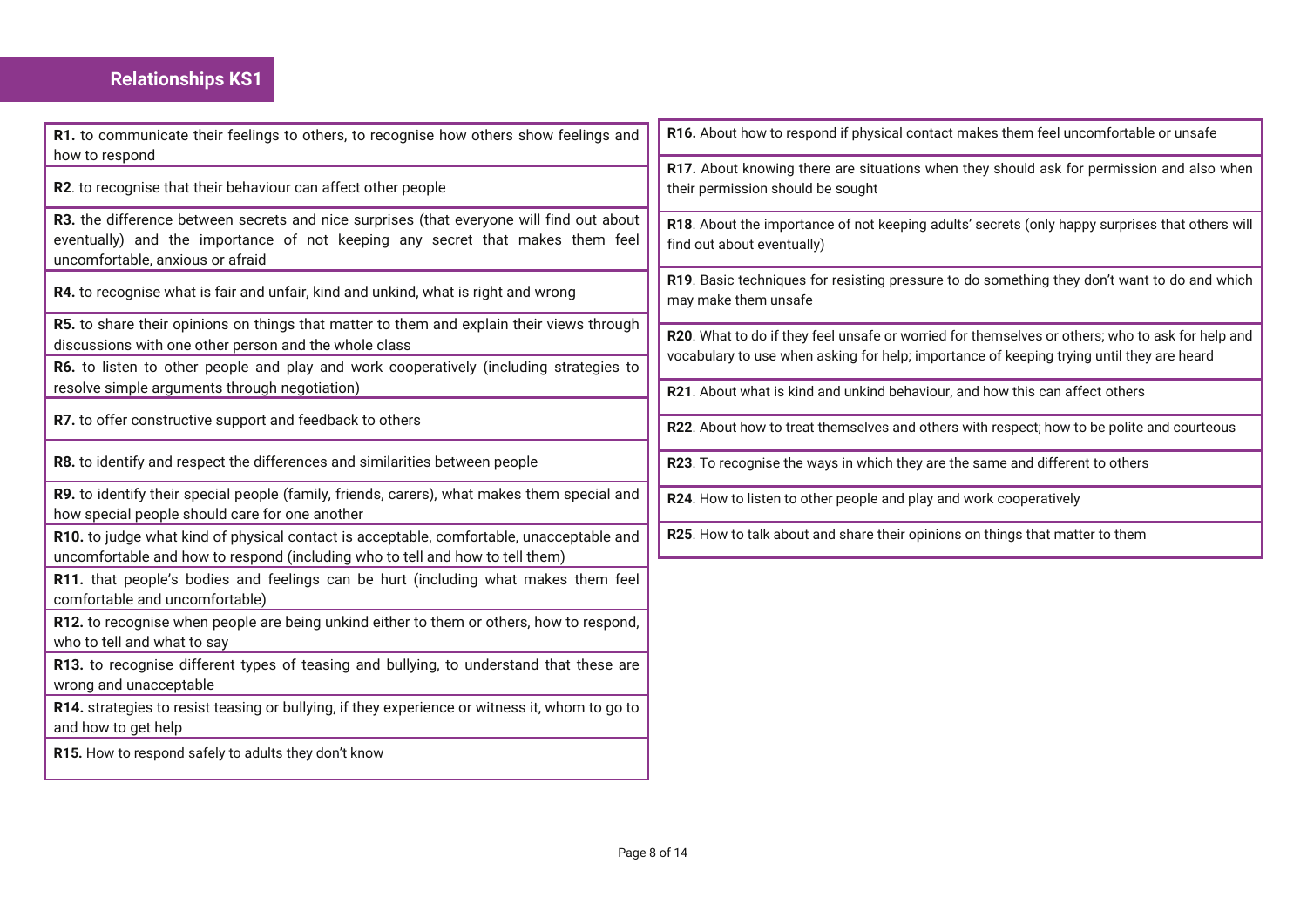# **Relationships KS2**

| R1. to recognise that there are different types of relationships (e.g. friendships, family<br>relationships, romantic relationships, online relationships)                                                                            | R12. to recognise what it means to 'know someone online' and how this differs from knowing<br>someone face-to-face; risks of communicating online with others not known face-to-face               |
|---------------------------------------------------------------------------------------------------------------------------------------------------------------------------------------------------------------------------------------|----------------------------------------------------------------------------------------------------------------------------------------------------------------------------------------------------|
| R2. that people may be attracted to someone emotionally, romantically and sexually; that people<br>may be attracted to someone of the same sex or different sex to them; that gender identity and<br>sexual orientation are different | R13. the importance of seeking support if feeling lonely or excluded                                                                                                                               |
|                                                                                                                                                                                                                                       | R15. strategies for recognising and managing peer influence and a desire for peer approval in<br>friendships; to recognise the effect of online actions on others                                  |
| R3. about marriage and civil partnership as a legal declaration of commitment made by two<br>adults who love and care for each other, which is intended to be lifelong                                                                | R16. how friendships can change over time, about making new friends and the benefits of<br>having different types of friends                                                                       |
| R4. that forcing anyone to marry against their will is a crime; that help and support is available<br>to people who are worried about this for themselves or others                                                                   | R17. that friendships have ups and downs; strategies to resolve disputes and reconcile                                                                                                             |
| R5. that people who love and care for each other can be in a committed relationship (e.g.                                                                                                                                             | differences positively and safely                                                                                                                                                                  |
| marriage), living together, but may also live apart                                                                                                                                                                                   | R18. to recognise if a friendship (online or offline) is making them feel unsafe or uncomfortable;<br>how to manage this and ask for support if necessary                                          |
| R6. that a feature of positive family life is caring relationships; about the different ways in which<br>people care for one another                                                                                                  | R19. about the impact of bullying, including offline and online, and the consequences of hurtful<br>behaviour                                                                                      |
| R7. to recognise and respect that there are different types of family structure (including single<br>parents, same-sex parents, step-parents, blended families, foster parents); that families of all                                 | R20. strategies to respond to hurtful behaviour experienced or witnessed, offline and online                                                                                                       |
| types can give family members love, security and stability                                                                                                                                                                            | (including teasing, name-calling, bullying, trolling, harassment or the deliberate excluding of<br>others); how to report concerns and get support                                                 |
| R8. to recognise other shared characteristics of healthy family life, including commitment, care,<br>spending time together; being there for each other in times of difficulty                                                        | R21. about discrimination: what it means and how to challenge it                                                                                                                                   |
| R9. how to recognise if family relationships are making them feel unhappy or unsafe, and how<br>to seek help or advice                                                                                                                | R22. about privacy and personal boundaries; what is appropriate in friendships and wider<br>relationships (including online);                                                                      |
| R10. about the importance of friendships; strategies for building positive friendships; how<br>positive friendships support wellbeing                                                                                                 | R23. about why someone may behave differently online, including pretending to be someone<br>they are not; strategies for recognising risks, harmful content and contact; how to report<br>concerns |
| R11. what constitutes a positive healthy friendship (e.g. mutual respect, trust, truthfulness,<br>loyalty, kindness, generosity, sharing interests and experiences, support with problems and                                         | R24. how to respond safely and appropriately to adults they may encounter (in all contexts                                                                                                         |
| difficulties); that the same principles apply to online friendships as to face-to-face relationships                                                                                                                                  | including online) whom they do not know                                                                                                                                                            |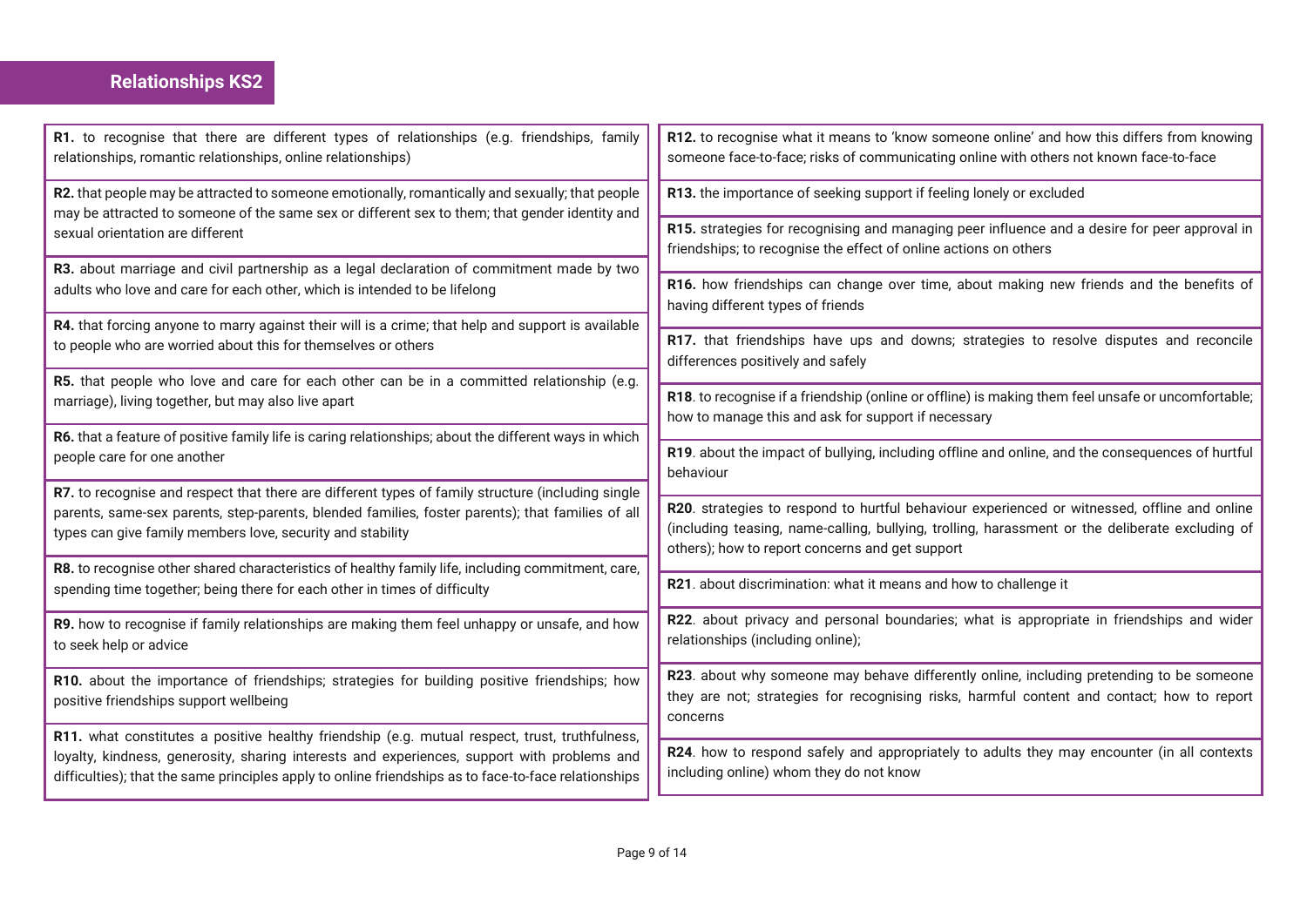**R25.** recognise different types of physical contact; what is acceptable and unacceptable; strategies to respond to unwanted physical contact

**R26**. about seeking and giving permission (consent) in different situations

**R27**. about keeping something confidential or secret, when this should (e.g. a birthday surprise that others will find out about) or should not be agreed to, and when it is right to break a confidence or share a secret

**R28**. how to recognise pressure from others to do something unsafe or that makes them feel uncomfortable and strategies for managing this

**R29**. where to get advice and report concerns if worried about their own or someone else's personal safety (including online)

**H29**. about how to manage setbacks/perceived failures, including how to re-frame unhelpful thinking

**R30**. that personal behaviour can affect other people; to recognise and model respectful behaviour online

**R31**. to recognise the importance of self-respect and how this can affect their thoughts and feelings about themselves; that everyone, including them, should expect to be treated politely and with respect by others (including when online and/or anonymous) in school and in wider society; strategies to improve or support courteous, respectful relationships

**R32**. about respecting the differences and similarities between people and recognising what they have in common with others e.g. physically, in personality or background

**R33**. to listen and respond respectfully to a wide range of people, including those whose traditions, beliefs and lifestyle are different to their own

**R34**. how to discuss and debate topical issues, respect other people's point of view and constructively challenge those they disagree with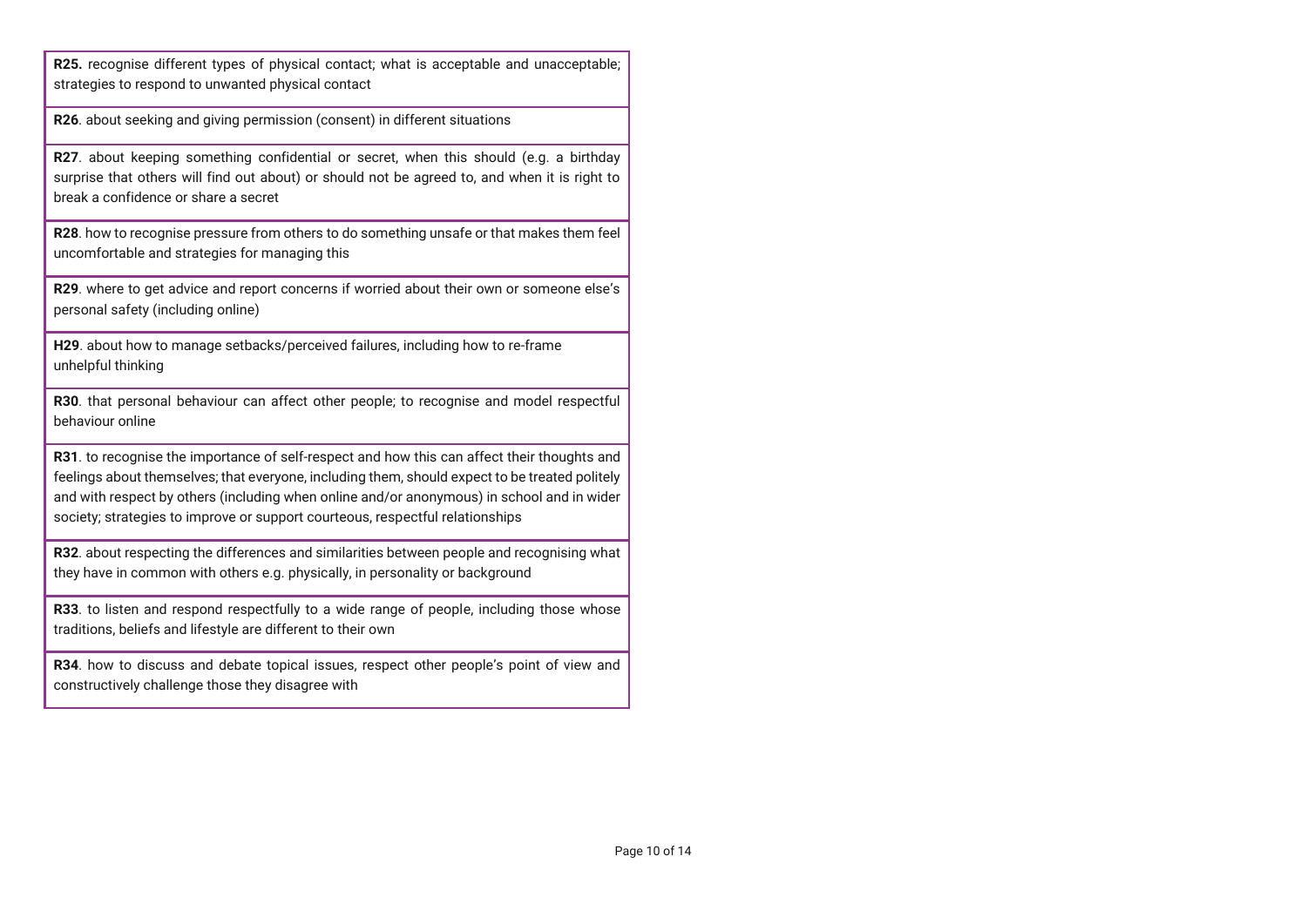## **Living in the Wider World KS1**

**L1.** about what rules are, why they are needed, and why different rules are needed for different situations

**L2.** how people and other living things have different needs; about the responsibilities of caring for them

**L3.** about things they can do to help look after their environment

**L4.** about the different groups they belong to

**L5.** about the different roles and responsibilities people have in their community

**L6.** to recognise the ways they are the same as, and different to, other people

L7. about how the internet and digital devices can be used safely to find things out and to communicate with others

**L8.** about the role of the internet in everyday life

**L9.** that not all information seen online is true

**L10.** what money is; forms that money comes in; that money comes from different sources

**L11.** that people make different choices about how to save and spend money

**L12.** about the difference between needs and wants; that sometimes people may not always be able to have the things they want

**L13.** that money needs to be looked after; different ways of doing this

**L14.** that everyone has different strengths

**L15.** that jobs help people to earn money to pay for things

**L16.** different jobs that people they know or people who work in the community do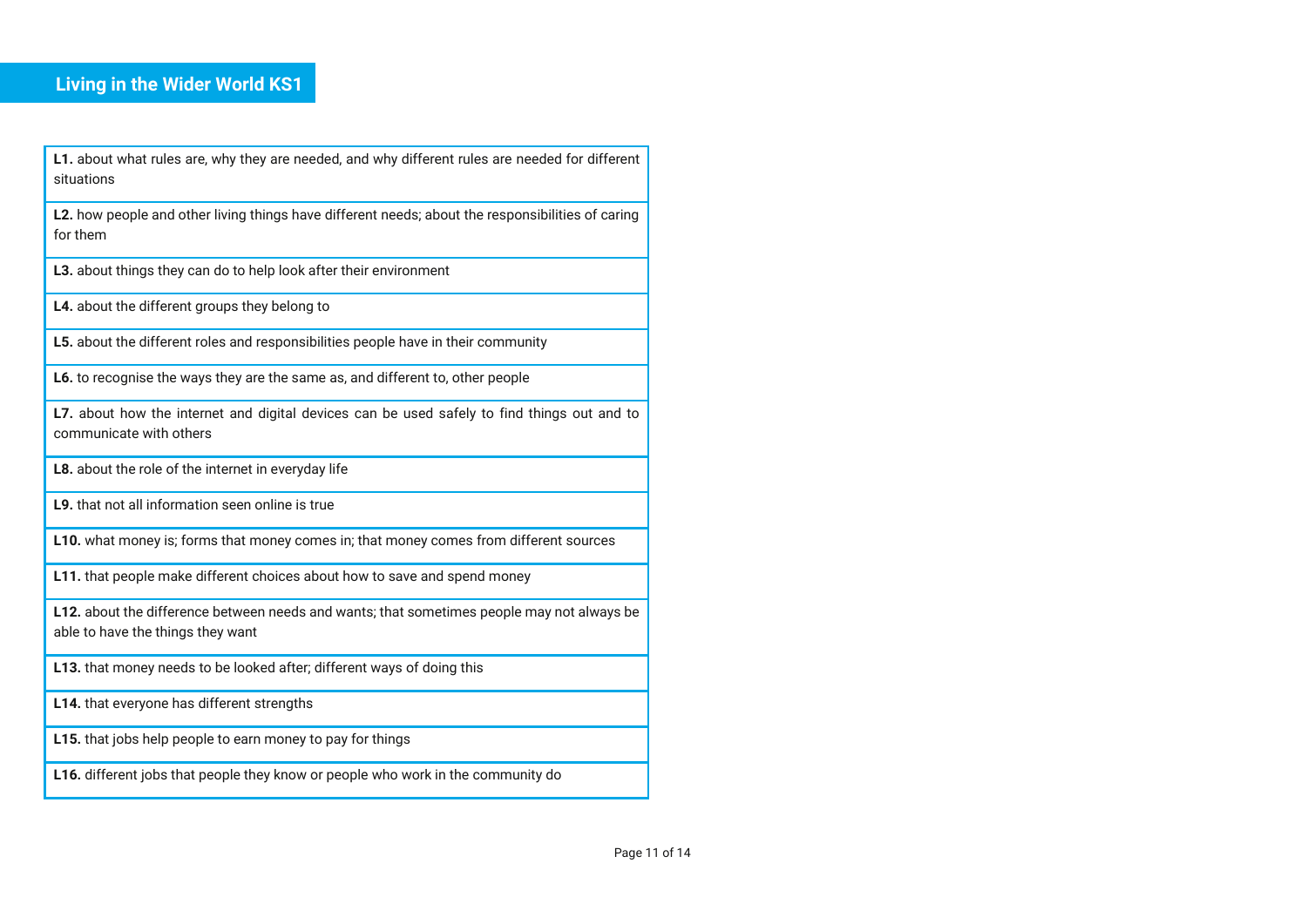# **Living in the Wider World KS2**

| L1. to recognise reasons for rules and laws; consequences of not adhering to rules and laws                                                                                                   | L15. recognise things appropriate to share and things that should not be shared on social media;<br>rules surrounding distribution of images                                           |
|-----------------------------------------------------------------------------------------------------------------------------------------------------------------------------------------------|----------------------------------------------------------------------------------------------------------------------------------------------------------------------------------------|
| L2. to recognise there are human rights, that are there to protect everyone                                                                                                                   |                                                                                                                                                                                        |
| L3. about the relationship between rights and responsibilities                                                                                                                                | L16. about how text and images in the media and on social media can be manipulated or<br>invented; strategies to evaluate the reliability of sources and identify misinformation       |
| L4. the importance of having compassion towards others; shared responsibilities we all have<br>for caring for other people and living things; how to show care and concern for others         | L17. about the different ways to pay for things and the choices people have about this                                                                                                 |
| L5. ways of carrying out shared responsibilities for protecting the environment in school and at<br>home; how everyday choices can affect the environment (e.g. reducing, reusing, recycling; | L18. to recognise that people have different attitudes towards saving and spending money; what<br>influences people's decisions; what makes something 'good value for money'           |
| food choices)                                                                                                                                                                                 | L19. that people's spending decisions can affect others and the environment (e.g. Fair trade,                                                                                          |
| L6. about the different groups that make up their community; what living in a community means                                                                                                 | buying single-use plastics, or giving to charity)                                                                                                                                      |
| L7. to value the different contributions that people and groups make to the community                                                                                                         | L20. to recognise that people make spending decisions based on priorities, needs and wants                                                                                             |
| L8. about diversity: what it means; the benefits of living in a diverse community; about valuing<br>diversity within communities                                                              | L21. different ways to keep track of money                                                                                                                                             |
| L9. about stereotypes; how they can negatively influence behaviours and attitudes towards<br>others; strategies for challenging stereotypes                                                   | L22. about risks associated with money (e.g. money can be won, lost or stolen) and ways of<br>keeping money safe                                                                       |
| L10. about prejudice; how to recognise behaviours/actions which discriminate against others;<br>ways of responding to it if witnessed or experienced                                          | L23. about the risks involved in gambling; different ways money can be won or lost through<br>gambling-related activities and their impact on health, wellbeing and future aspirations |
| L11. to appreciate the range of national, regional, religious and ethnic identities in the<br>United Kingdom                                                                                  | L24. to identify the ways that money can impact on people's feelings and emotions                                                                                                      |
| L13. about some of the different ways information and data is shared and used online, including<br>for commercial purposes                                                                    | L25. to recognise positive things about themselves and their achievements; set goals to help<br>achieve personal outcomes                                                              |
| L14. about how information on the internet is ranked, selected and targeted at specific<br>individuals and groups; that connected devices can share information                               | L26. that there is a broad range of different jobs/careers that people can have; that people often<br>have more than one career/type of job during their life                          |